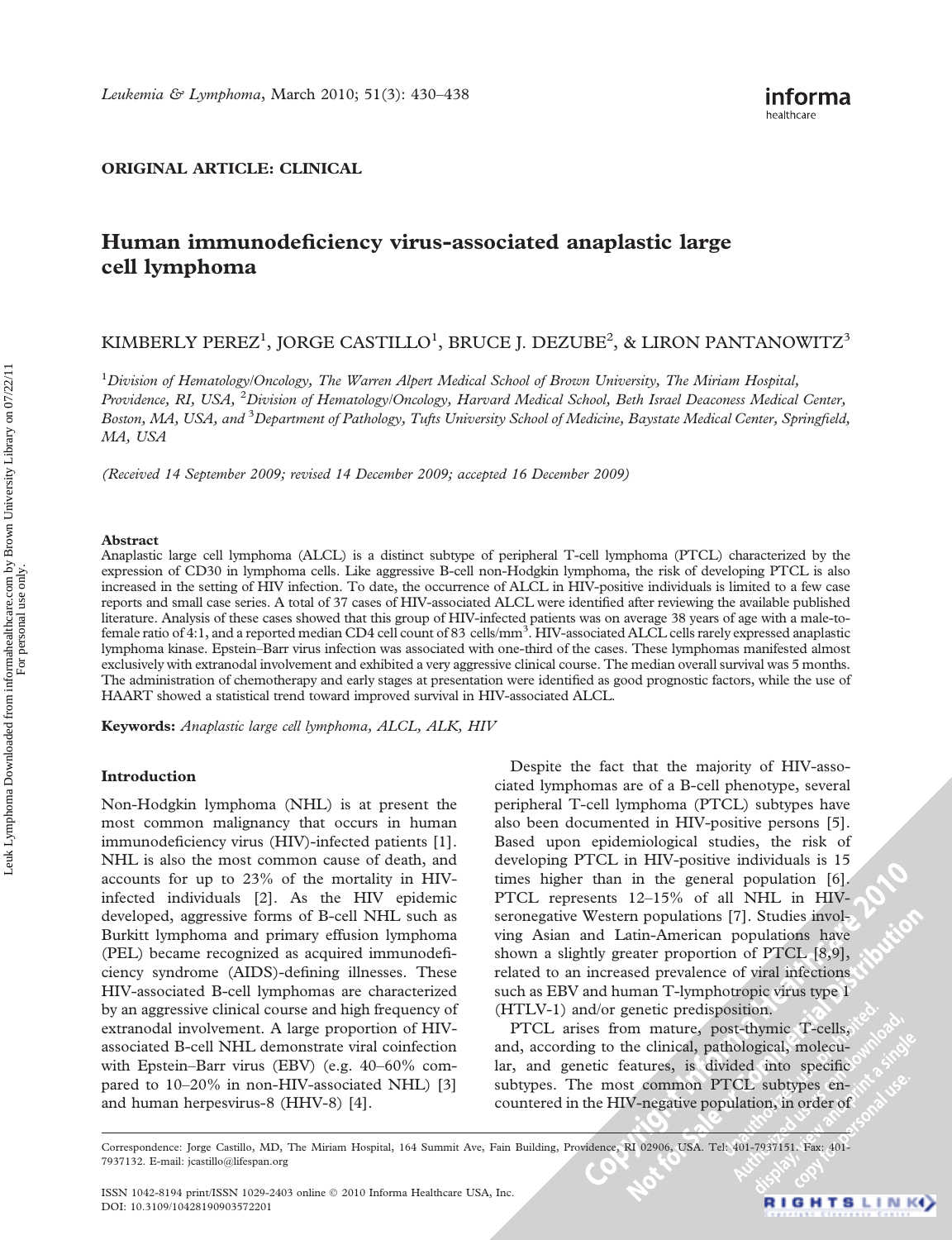frequency, are PTCL not otherwise specified (PTCL-NOS), angioimmunoblastic lymphoma (AITL), and anaplastic large cell lymphoma (ALCL) [10]. A retrospective study involving 93 previously published cases of systemic and cutaneous HIV-associated PTCL similarly showed that PTCL-NOS (38%) and ALCL (18%) were the most common HIVassociated PTCL subtypes to be reported [11]. Another study focusing solely on HIV-associated systemic PTCL found that PTCL-NOS accounted for 42% of cases and ALCL for 28% [5].

ALCL is a T-cell lymphoma characterized by large anaplastic lymphoma (hallmark) cells containing abundant cytoplasm and pleomorphic, often horseshoe-shaped, nuclei that have a tendency to grow cohesively and invade lymph node sinuses [7]. Tumor cells are positive for CD30 and cytogenetic analysis shows a characteristic chromosomal translocation,  $t(2,5)(p23,q35)$ , resulting in the fusion of the nucleophosmin (NPM) gene on chromosome 5q35 to a portion of the anaplastic lymphoma kinase (ALK) gene on chromosome 2p23, generating a chimeric mRNA molecule. Other less common translocations seen in ALCL pair the ALK gene with genes located in chromosomes 1, 2, 3, 17, 19, 22, and X [10]. These chromosomal aberrations lead to the activation of the ALK protein, a transmembrane receptor tyrosine kinase that belongs to the insulin receptor superfamily. ALK gene rearrangement is seen in 40–60% of ALCL cases [12]. ALKpositive ALCL carries a favorable prognosis, with a 5-year survival of 80%. On the other hand, ALKnegative ALCL portends a poor prognosis, with a 5 year survival of 33% [13].

In recent years, the number of publications reporting an association between HIV infection and the development of ALCL has increased [5,11]. However, complete data on HIV-associated ALCL are lacking. Therefore, the aim of this review is to describe the clinicopathological characteristics and outcome of HIV-associated ALCL as well as identify potential prognostic indicators for this aggressive Tcell lymphoma.

### Methods

Published literature (PubMed/MEDLINE and article references) was searched from January 1985 to October 2009 for cases using the terms 'HIV or AIDS' and 'ALCL or anaplastic large cell lymphoma.' Only cases with morphological and/or immunohistochemical confirmation of systemic ALCL, according to the World Health Organization (WHO) Classification of Lymphoproliferative Disorders, in HIV-positive individuals were included. Cases with a negative or unknown HIV status, cases of primary cutaneous ALCL, and cases with anaplastic large cell morphology of a B-cell origin were excluded.

Data were tabulated according to the following extracted variables: patient age, gender, country or region of report, CD4 cell count, HIV viral load at the time of lymphoma diagnosis, use of highly active antiretroviral therapy (HAART), presence of opportunistic infections, immunophenotype, ALK expression, evidence of viral coinfection (EBV, HHV-8, HTLV-1), molecular studies (ALK and T-cell receptor [TCR] gene rearrangement), tumor location, bone marrow involvement, stage of lymphoma (Ann Arbor classification), lactate dehydrogenase (LDH) levels, treatment (e.g. chemotherapy, radiotherapy, etc.), final outcome, and cause of death. Descriptive statistics were used to report clinicopathological characteristics. Survival analyses were performed using Kaplan–Meier non-parametric estimates for incomplete observations. Survival curves were compared using the log-rank test. The threshold of significance was a  $p$ -value of less than 0.05. MedCalc software (Mariakerke, Belgium) was used to perform survival analyses and generate graphs.

#### Results

#### Search results

Our initial search resulted in 71 articles from which 29 manuscripts were finally included [14–42], which accounted for 37 cases fulfilling the abovementioned inclusion criteria of pathologically confirmed HIVpositive ALCL.

#### Clinical findings

The clinical characteristics of 37 patients with HIVassociated ALCL are summarized in Table I. The average patient age  $(n = 35)$  was 38.2 years, with a male:female ratio of 4:1, and a median CD4 cell count of 83 cells/mm<sup>3</sup>. HIV viral load was not consistently provided  $(n = 6)$ , but in those cases where these data were available the viral load ranged from 82 000 to 600 000 copies. HIV status was also evaluated according to the presence of prior AIDS-defining illnesses. There were 11 patients with a notable AIDS-defining illness, commonly due to an opportunistic infection. Of the patients reviewed, seven (21%) received HAART therapy while 26 (79%) did not. For the remaining four cases, no information regarding antiretroviral therapy was documented.

Lymphoma stage was provided for all patients  $(n = 37)$ . Most cases (78%) presented with advanced lymphoma (i.e. stage III or IV). All (100%) patients had extranodal involvement. The most common extranodal sites were the lung, soft tissue, liver, and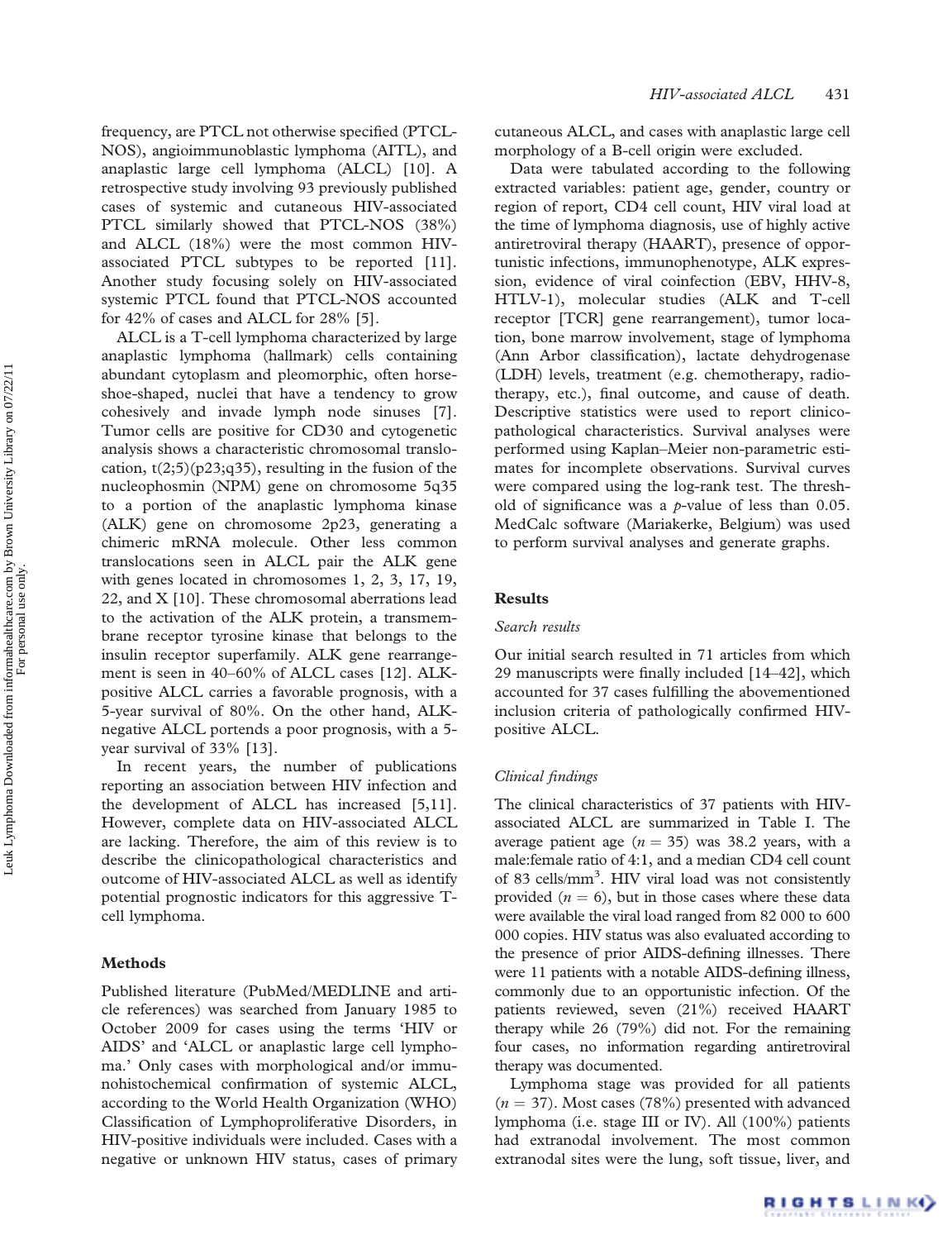Table I. Clinical characteristics of HIV-associated anaplastic large cell lymphoma.

| Patient features ( $n =$ cases with                       |                |            |
|-----------------------------------------------------------|----------------|------------|
| available data)                                           | n/Mean         | %/Range    |
| Age, years $(n=37)$                                       | 38             | $1 - 66$   |
| Sex $(n = 35)$                                            |                |            |
| Male                                                      | 28             | 80         |
| Female                                                    | $\overline{7}$ | 20         |
| CD4 count, cells/mm <sup>3</sup> ( $n = 22$ )             | 83             | $20 - 300$ |
| Prior AIDS-defining illness $(n=21)$                      |                |            |
| Mycobacterium avium complex                               | 4              | 19         |
| Candida sp.                                               | 3              | 14         |
| Pneumocystis jiroveci                                     | $\overline{2}$ | 14         |
| Toxoplasma gondii                                         | $\overline{2}$ | 10         |
| Cryptosporidium sp.                                       | $\overline{c}$ | 10         |
| Other $\star$                                             | $\mathfrak{D}$ | 10         |
| No prior                                                  | 10             | 48         |
| Lymphoma location $(n=36)$                                |                |            |
| Nodal                                                     | 10             | 28         |
| Extranodal                                                | 36             | 100        |
| Lung                                                      | 9              | 25         |
| Soft tissue                                               | 9              | 25         |
| Liver and spleen                                          | 9              | 25         |
| Skin                                                      | 6              | 17         |
| Bone marrow                                               | 6              | 17         |
| Head and neck                                             | 4              | 11         |
| Other sites <sup>†</sup>                                  | 7              | 19         |
| Clinical lymphoma stage $(n=37)$                          |                |            |
| $I-II$                                                    | 8              | 22         |
| $III$ -IV                                                 | 29             | 78         |
| LDH levels, mg/dL $(n=7)$                                 | 1142           | 245-4275   |
| Lymphoma therapy $(n=33)$                                 |                |            |
| CHOP/CHOP-like regimen                                    | 13             | 39         |
| Other chemotherapy regimens                               | 6              | 18         |
| Supportive or no therapy <sup><math>\ddagger</math></sup> | 14             | 42         |
| Outcome $(n=33)$                                          |                |            |
| Alive                                                     | 10             | 30         |
| Dead                                                      | 23             | 70         |
| Survival time, months $(n=32)$                            | 5              | $0 - 54$   |
| Cause of death $(n=16)$                                   |                |            |
| Lymphoma progression                                      | 6              | 37         |
| Opportunistic infection                                   | 5              | 31         |
| Other infection <sup>§</sup>                              | $\overline{4}$ | 25         |
| Thyrotoxicosis                                            | 1              | 6          |

\*Includes Cytomegalovirus, Kaposi sarcoma.

<sup>†</sup>Includes GI tract, heart, kidneys, adrenals, brain.

{ Includes radiotherapy alone and propranolol.

<sup>§</sup>Includes sepsis, pneumonia.

spleen; as an example of the potential of extranodal involvement in HIV-associated ALCL, Figure 1 depicts cardiac (A) and renal (B) involvement. Ten cases (28%) presented with concurrent nodal involvement. LDH levels were elevated in all the reported cases  $(n = 7)$ .

In terms of therapy  $(n = 33)$ , 58% of the cases received chemotherapy or chemoradiotherapy and 42% of the cases received supportive or no treatment. In the patients treated with chemotherapy  $(n = 19)$ , the most common regimen used was standard CHOP (cyclophosphamide, doxorubicin, vincristine, prednisone;  $n = 9$ ; 47%). CHOP-like regimens such as EPOCH (etoposide, doxorubicin, vincristine, cyclophosphamide, prednisone;  $n = 2$ ; 11%), COPE (cyclophosphamide, vincristine, prednisone, etoposide;  $n = 1$ ; 5%), and CHOP/bleomycin ( $n = 1$ ; 5%) were used in a few patients, methotrexate-containing regimens were used in three patients (16%), and the regimen was not specified in three (16%). Response was reported in 14 patients, from which 10 (71%) achieved a complete response, two (14%) achieved a partial response, and two (14%) did not show a response to chemotherapy, with or without radiation.

Patient outcome and survival were reported in 33 and 32 cases, respectively (Table I). The documented median overall survival (OS) was 5 months (Figure 2). At the time of this review, 70% of patients were deceased. The most common causes of death were lymphoma progression (37%) and opportunistic infections (31%).

### Pathologic findings

The pathologic findings are summarized in Table II. Four cases stated a pathological diagnosis of ALCL but did not give further details on the morphology or immunophenotypic profile [22,23,25,30]. Similar to immunocompetent cases, HIV-positive ALCL presented with a broad spectrum of morphological features. Lymphoma cell size ranged from small to large, including anaplastic 'hallmark' cells. In all of the cases lymphoma cells were positive for CD30 expression, fulfilling the diagnostic criteria for ALCL. The most common T-cell antigens expressed in HIVassociated ALCL were CD45RO (88%), CD2 (83%), CD5 (78%), CD4 (75%), and CD43 (73%). Ki-67 was reported in five cases and in all the cases was higher than 60%. CD3 and CD8 were expressed in 61% and 9% of the cases, respectively. One of the most important findings was that ALK-1 immunohistochemical stains were positive in only two of the evaluated cases (11%) [19,33], although none of the eight evaluated cases for ALK gene rearrangement detected abnormalities [14,19,34,39,40]. TCR gene rearrangement was positive in 100% of the evaluated cases  $(n = 14)$ . EBV coinfection was evident by means of positive EBV-encoded RNA (EBER) in situ hybridization in 33% of the cases, but latent membrane antigen-1 (LMP-1) immunoreactivity was seen in only 7% of cases. Coinfection with HTLV-1 and HHV-8 was not shown by polymerase chain reaction (PCR) in any of the tested cases.

#### Prognostic factors

The survival analyses were performed using available data from 32 cases of HIV-associated ALCL that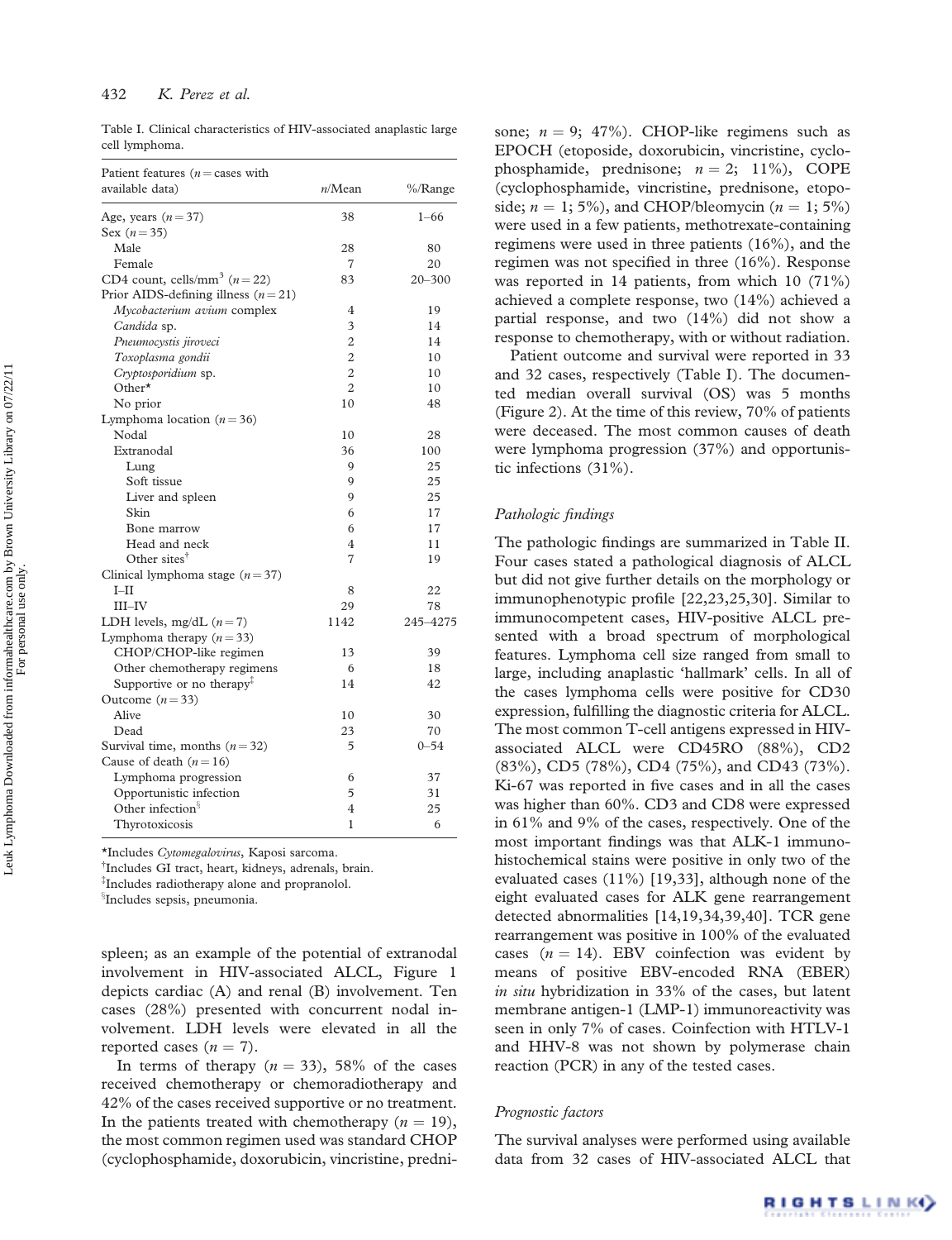

Figure 1. Involvement of (A) the myocardium (H&E stain, original magnification  $\times$  400) and (B) kidney (H&E stain, original magnification  $\times$  200) by HIV-associated anaplastic large cell lymphoma. Reproduced with kind permission from [36].



Figure 2. Kaplan–Meier survival estimates in 32 cases of HIVassociated anaplastic large cell lymphoma.

reported outcome. In the univariate analysis, we evaluated age, sex, CD4 cell count, use of HAART, lymphoma stage, EBV status, bone marrow involvement, and use of chemotherapy. Patients treated with chemotherapy  $(n = 19)$  had a median OS of 7 months, while untreated patients had a median OS of 2 months  $(n = 13)$   $(p = 0.0141;$  Figure 3); cases with early-stage lymphoma did not reach a median OS, while patients with advanced stage lymphoma had a median OS of 4 months ( $p = 0.0295$ ; Figure 4); and, in those patients treated with HAART, the median OS was 12 months, compared with 4 months in patients not treated with HAART ( $p = 0.1011$ ; Figure 5). Clinical stage and use of HAART lost their statistical significance when evaluating survival estimates in chemotherapy-treated patients ( $p = 0.06$  for both factors; data not shown).

The significance of the International Prognostic Index (IPI) or the Prognostic Index in PTCL-NOS (PIT) on prognosis could not be performed as there were insufficient published data on performance status  $(n = 2)$  and LDH levels  $(n = 7)$  in the reviewed studies.

### **Discussion**

This is the first comprehensive review of HIVassociated ALCL. Limitations of this review are related to the retrospective nature of the study, with limited available data in some cases and potential selection bias. Accordingly, we have included peerreviewed cases of ALCL in HIV-positive individuals, which could have potentially been misdiagnosed by their authors and, in turn, could have biased our data. Incomplete published data in some cases prevented us from performing further analyses for important prognostic features such as the IPI or the PIT scores.

ALCL is a mature T-cell lymphoma that has attracted much interest since the identification of ALK-positive and ALK-negative variants. The ALKnegative ALCL has been included as a provisional separate entity in the recent WHO classification of lymphomas [43]. In the general population, ALCL accounts for 3% of adult NHL and 10–20% of childhood lymphomas. Prior review of the literature showed that ALCL is the second most common PTCL subtype reported in HIV-positive individuals, accounting for 28% of all published HIV-associated PTCL cases [5,11]. This is higher than the distribution seen in PTCL of immunocompetent individuals. A recent study showed that ALCL, when including both ALK-positive and ALK-negative cases,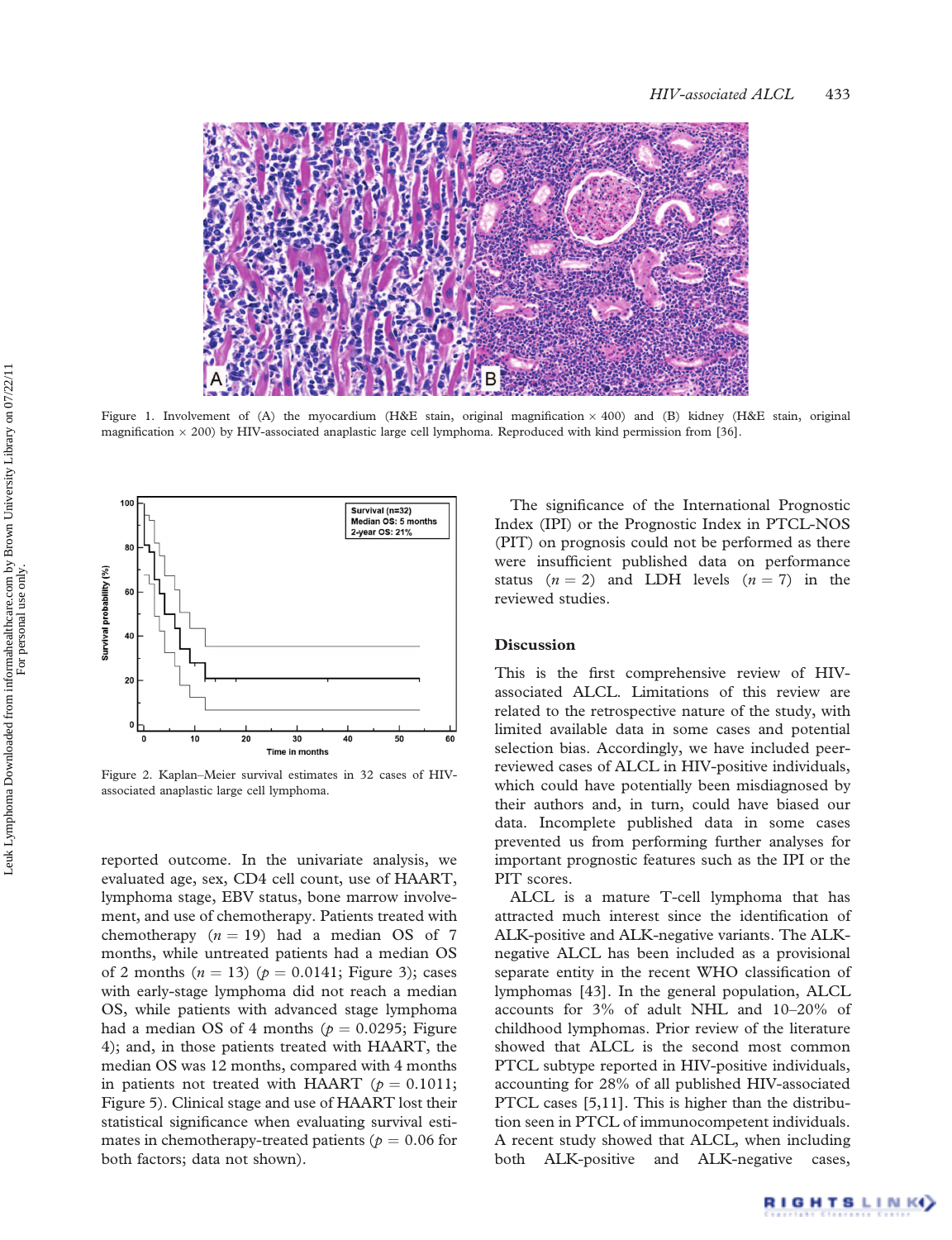Table II. Pathological characteristics of HIV-associated anaplastic large cell lymphoma.

| Lymphoma features          | Case number<br>studied | Case number<br>positive | $\%$     |
|----------------------------|------------------------|-------------------------|----------|
| Immunohistochemistry       |                        |                         |          |
| CD30                       | 37                     | 37                      | 100      |
| CD45                       | 20                     | 15                      | 75       |
| CD2                        | 6                      | 5                       | 83       |
| CD <sub>3</sub>            | 28                     | 17                      | 61       |
| CD4                        | 12                     | 9                       | 75       |
| CD <sub>5</sub>            | 9                      | 7                       | 78       |
| CD7                        | $\mathbf{3}$           | $\Omega$                | $\Omega$ |
| CD8                        | 11                     | 1                       | 9        |
| CD43                       | 11                     | 8                       | 73       |
| CD45RO                     | 17                     | 15                      | 88       |
| CD56                       | 6                      | 1                       | 17       |
| <b>EMA</b>                 | 29                     | 20                      | 69       |
| $AI.K-1$                   | 18                     | $\overline{c}$          | 11       |
| LMP-1 (EBV)                | 15                     | 1                       | 7        |
| $LNA-1$ ( $HHV-8$ )        | 1                      | $\Omega$                | $\Omega$ |
| Molecular studies          |                        |                         |          |
| TCR gene rearrangement     | 14                     | 14                      | 100      |
| ALK gene rearrangement     | 8                      | $\Omega$                | $\Omega$ |
| EBER in situ hybridization | 18                     | 6                       | 33       |
| <b>HTLV-I PCR</b>          | 3                      | $\Omega$                | $\Omega$ |
| <b>HHV-8 PCR</b>           | 1                      | $\Omega$                | $\Omega$ |

EMA, epithelial membrane antigen; ALK-1, anaplastic lymphoma kinase 1; LMP-1, latent membrane antigen-1; EBV, Epstein–Barr virus; LNA-1, latent nuclear antigen-1; HHV-8, human herpesvirus 8; TCR, T-cell receptor gene rearrangement; EBER, EBVencoded RNA; HTLV-1, human T-lymphotropic virus-1; PCR, polymerase chain reaction.



Figure 3. Kaplan–Meier survival estimates in 32 cases of HIVassociated anaplastic large cell lymphoma according to therapy received.

accounted for only 12% of cases, thereby representing the third most common PTCL subtype seen in the HIV-negative population [10]. The average patient age of our cases was relatively young (38 years), and included patients as young as 1 year of age. By comparison, in the HIV-negative population,



Figure 4. Kaplan–Meier survival estimates in 32 cases of HIVassociated anaplastic lymphoma according to clinical stage.



Figure 5. Kaplan–Meier survival estimates in 31 cases of HIVassociated anaplastic lymphoma according to use of highly-active antiretroviral therapy (HAART).

the peak incidence of ALK-negative ALCL is in adults (40–65 years), unlike ALK-positive ALCL, which occurs most commonly in children and young adults [43]. The lack of ALK expression in HIVassociated ALCL could be a function of the characteristics of the population or the HIV status per se; this is unclear at the moment. The male predominance of ALCL in HIV-positive patients is similar to that reported in the general population. The effect of different ethnicities was not reviewed.

ALCL poses a diagnostic challenge, given its broad morphologic spectrum (e.g. anaplastic appearance, lymphohistiocytic pattern, small cell pattern, and Hodgkin-like pattern) and apparent null-cell immunophenotype due to the loss of several pan T-cell antigens [7]. ALCL needs to be distinguished from primary cutaneous ALCL, other T- or B-cell lymphomas with anaplastic features and/or CD30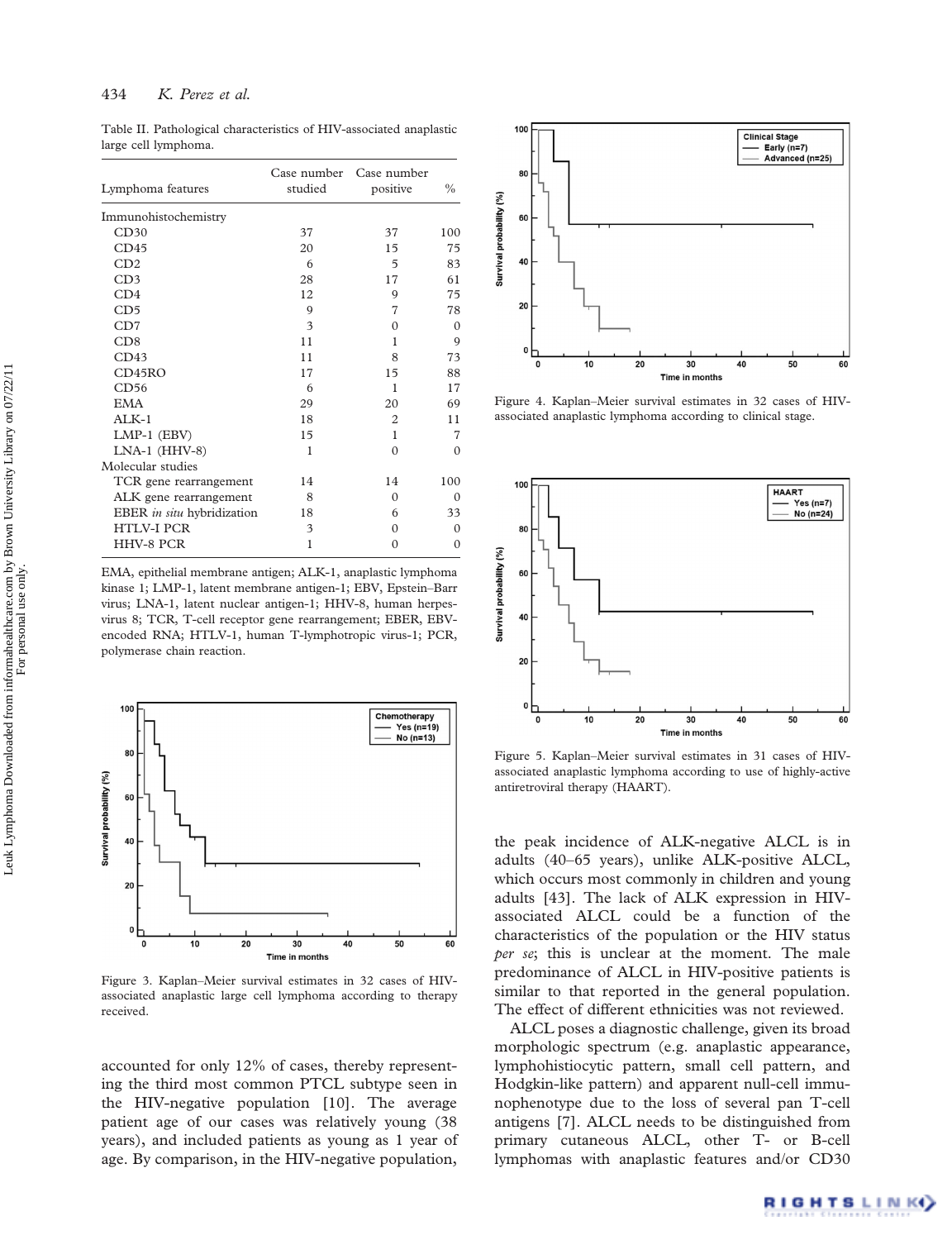expression, and other anaplastic tumors seen in the setting of HIV infection (e.g. anaplastic plasmacytoma, germ cell neoplasia, poorly differentiated carcinoma). HIV-associated ALCL in reviewed cases appeared to present with similar morphological characteristics to those noted in immunocompetent patients, including the presence of hallmark cells and Reed–Sternberg-like cells. The overall immunophenotype of HIV-ALCL cases demonstrated consistent CD30 immunoreactivity, expression of one or more T-cell antigens, rare CD8-positive cases, and positivity for epithelial membrane antigen (EMA) in the majority of cases. The expression of CD3 in our cohort seems higher than that previously reported in immunocompetent cases of ALCL [7]; this could be explained by chance or a real difference seen in HIVpositive cases. However, other more useful markers such as CD2, CD4, and CD5 were also positive in a significant proportion of patients in this study. The most noticeable feature in these HIV-associated ALCL cases is the large proportion of cases that lacked ALK expression. This review identified only two ALK-positive cases, one of which lacked ALK gene rearrangement [19]. In the second ALKpositive case, ALK gene rearrangement was not performed [33]. In the HIV-negative (general) population, ALK-negative ALCL occurs predominantly in adults, involves mainly lymph nodes, and exhibits a poorer clinical outcome with conventional chemotherapy [43]. The preponderance of ALKnegative cases seen in our HIV-positive reviewed cases could certainly help explain the poor prognosis observed in this cohort of HIV-positive ALCL cases.

The development of HIV-associated ALCL in our series of published cases appears to be associated with marked immunosuppression. The median CD4 cell count was under 100 cells/mm<sup>3</sup>, which is indicative of marked immunodeficiency. Many of the patients also had a history of AIDS. However, in many of these cases HIV infection was diagnosed concurrently at the time their ALCL was diagnosed. The large proportion of HIV-positive patients with significant immunodeficiency is likely related to the fact that the majority (79%) of these individuals did not receive HAART therapy. These findings are similar to the known association between HIVassociated immunodeficiency and the development of certain aggressive AIDS-related B-cell lymphomas, such as diffuse large B-cell lymphoma and plasmablastic lymphoma [44,45]. Of interest, HIVassociated Burkitt lymphoma and Hodgkin lymphoma tend to arise at comparatively higher CD4 cell counts (e.g. over 200 cells/mm<sup>3</sup>)  $[45,46]$ .

Latent infection with oncogenic gamma-herpesviruses such as EBV and HHV-8 plays a key etiologic role in HIV-related lymphomagenesis [4]. EBV is associated with the development of several HIVassociated lymphomas such as Burkitt lymphoma [47], plasmablastic lymphoma [44], primary central nervous system (CNS) lymphoma [4], and primary effusion lymphoma [4]. The exact role of EBV in PTCL is unclear. In certain subtypes of PTCL, such as AITL, evidence of EBV infection can be demonstrated in the reactive background comprising largely B-cells [48]. Both ALK-positive and ALK-negative ALCL in the general population have been reported to be consistently negative for EBV (i.e. EBER and LMP-1) [43]. Therefore, it is of interest that our review detected several cases in which EBV coinfection was reported (one LMP-1-positive case, six EBER-positive cases); it is currently unclear whether this is a real correlation or just the product of misdiagnosis. While some studies showed no correlation between EBV status and survival in immunocompetent cases of AITL [49], others found EBV status to be an adverse prognostic factor in immunocompetent cases with PTCL-NOS [50]. In the setting of HIV infection, demonstration of EBV coinfection appears to portend a better prognosis in HIV-associated PTCL [5]. In the present report, however, EBV did not correlate with survival in HIVassociated ALCL.

With the emergence of HAART, the efficacy of systemic chemotherapeutic regimens for managing HIV-associated lymphomas has improved. This is due, in part, to a decrease in the rate of opportunistic infections and improvement in host immunity seen in cases that respond to antiretroviral therapy [51–53]. HAART has clearly lowered the incidence of certain AIDS-related malignancies such as Kaposi sarcoma and primary CNS lymphoma [54,55]. With the absolute reduction in incidence of these AIDSdefining cancers that were previously frequently encountered in the pre-HAART era, a relative increase in other malignancies can be expected. Indeed, an increase in the incidence of Hodgkin lymphoma and other non-AIDS-defining cancers (e.g. anal cancer, lung cancer) has been reported in recent years (HAART era) [55,56]. Prospective studies examining AIDS-related lymphomas have noted that response to HAART correlates with a better survival [51,52]. HAART has previously also been shown to be associated with improved survival with HIV-associated PTCL [5]. Not surprisingly, in our review, the use of HAART in HIV-associated ALCL showed a similar trend toward better survival.

Advanced clinical stage in our review correlated with a poor survival. Multiple prognostic factors have been evaluated for ALCL in immunocompetent persons. In particular, the IPI score has proved to be a reliable prognostic tool for ALCL in HIVnegative cases [57–60]. The IPI score in patients with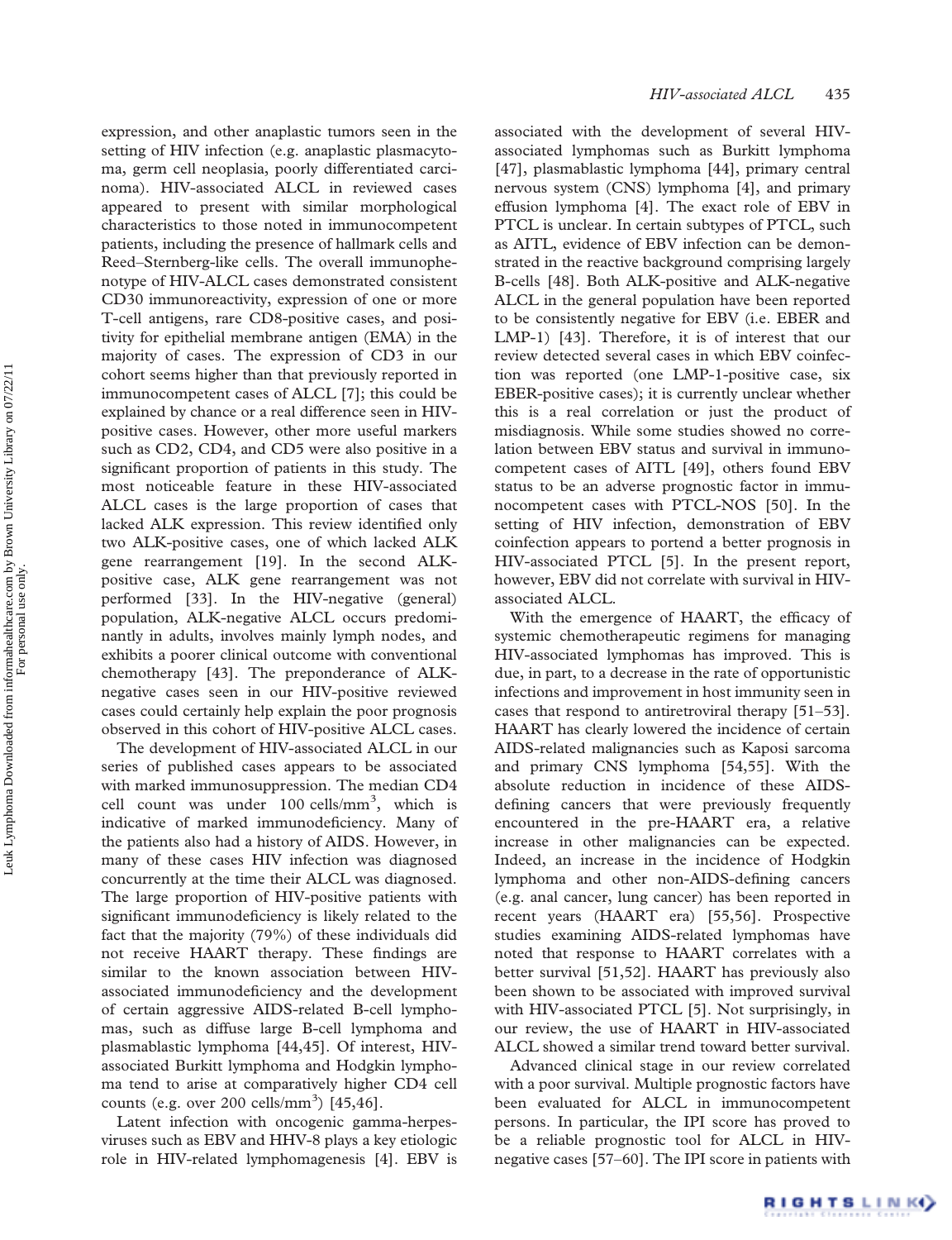HIV-associated lymphomas has been recognized as a reliable prognostic indicator [61–65], as has CD4 cell count [66]. However, the vast majority of HIVassociated lymphoma cases in which the IPI score was studied were of B-cell origin. We were unable to evaluate the significance of the IPI or PIT score in cases of HIV-associated ALCL because of limited available published data.

In terms of treatment, patients with HIV-associated ALCL who were not treated with chemotherapy had a poor prognosis of approximately 2 months. Chemotherapy seems to be a very strong factor for survival. CHOP and CHOP-like regimens were used in the majority of the patients obtaining an 85% overall response rate. Despite this initial good response to therapy, the prognosis in chemotherapy-treated patients continues being poor at 7 months.

#### Conclusion

In summary, we provide the first large comprehensive review of HIV-associated ALCL. These data show that HIV-associated ALCL tends to manifest in young males with advanced lymphoma, exhibits an aggressive clinical course, and presents almost exclusively with extranodal disease. Poor patient outcome in these cases appears to be related to the lack of ALK expression, low patient CD4 cell counts, and the large proportion of individuals who do not receive therapy given their poor performance status and/or comorbid disease. Chemotherapy seems to play an important role in the management of this condition, although a standard of care has not been determined. HAART appears to be beneficial in the management of this aggressive HIV-associated PTCL. Further research is needed to improve the outcome of patients with HIV-associated ALCL.

Declaration of interest: The authors report no conflicts of interest. The authors alone are responsible for the content and writing of the paper.

#### References

- 1. Spano JP, Costagliola D, Katlama C, et al. AIDS-related malignancies: state of the art and therapeutic challenges. J Clin Oncol 2008;26:4834–4842.
- 2. Lewden C, Salmon D, Morlat P, et al. Causes of death among human immunodeficiency virus (HIV)-infected adults in the era of potent antiretroviral therapy: emerging role of hepatitis and cancers, persistent role of AIDS. Int J Epidemiol 2005; 34:121–130.
- 3. Shibata D, Weiss LM, Hernandez AM, et al. Epstein-Barr virus-associated non-Hodgkin's lymphoma in patients infected with the human immunodeficiency virus. Blood 1993;81: 2102–2109.
- 4. Carbone A, Cesarman E, Spina M, et al. HIV-associated lymphomas and gamma-herpesviruses. Blood 2009; 13:1213– 1224.
- 5. Castillo J, Perez K, Milani C, et al. Peripheral T-cell lymphomas in HIV-infected individuals: a comprehensive review. J HIV Ther 2009;14:34–40.
- 6. Biggar RJ, Engels EA, Frisch M, et al. Risk of T-cell lymphomas in persons with AIDS. J Acquir Immune Defic Syndr 2001;26:371–376.
- 7. Fornari A, Piva R, Chiarle R, et al. Anaplastic large cell lymphoma: one or more entities among T-cell lymphoma? Hematol Oncol 2009;27:161–170.
- 8. Beltran B, Morales D, Quinones P, et al. Distribution and pathology characteristics of non Hodgkin lymphoma in Peru: a study of 1014 cases using WHO Classification of Lymphoid Neoplasm. Blood (ASH Annual Meeting Abstracts), Nov 2007; 110:4419.
- 9. Aozasa K, Takakuwa T, Hongyo T, et al. Nasal NK/T-cell lymphoma: epidemiology and pathogenesis. Int J Hematol 2008;87:110–117.
- 10. Swerdlow S, Campo E, Harris N, et al., editors. WHO Classification of Tumours of Haematopoietic and Lymphoid Tissues, 4th ed. Lyon, France: International Agency for Research on Cancer; 2008.
- 11. Castillo J, Pantanowitz L. HIV-Associated NK/T-cell lymphomas: a review of 93 cases. Blood 2007;110(Suppl. 1): 1013a (Abstract 3457).
- 12. Amin HM, Lai R. Pathobiology of ALK+ anaplastic large-cell lymphoma. Blood 2007;110:2259–2267.
- 13. Savage KJ, Harris NL, Vose JM, et al. ALK- anaplastic large-cell lymphoma is clinically and immunophenotypically different from both ALK+ ALCL and peripheral T-cell lymphoma, not otherwise specified: report from the International Peripheral T-Cell Lymphoma Project. Blood 2008; 111:5496–5504.
- 14. Arber DA, Chang KL, Weiss LM. Peripheral T-cell lymphoma with Toutonlike tumor giant cells associated with HIV infection: report of two cases. Am J Surg Pathol 1999;23:519–522.
- 15. Arzoo KK, Bu X, Espina BM, et al. T-cell lymphoma in HIVinfected patients. J Acquir Immune Defic Syndr 2004;36: 1020–1027.
- 16. Baschinsky DY, Weidner N, Baker PB, et al. Primary hepatic anaplastic large-cell lymphoma of T-cell phenotype in acquired immunodeficiency syndrome: a report of an autopsy case and review of the literature. Am J Gastroenterol 2001; 96:227–232.
- 17. Beylot-Barry M, Vergier B, Masquelier B, et al. The spectrum of cutaneous lymphomas in HIV infection: a study of 21 cases. Am J Surg Pathol 1999;23:1208–1216.
- 18. Bozner P, Elkhalifa MY. Anaplastic large cell lymphoma of T-cell phenotype in acquired immunodeficiency syndrome. South Med J 1997;90:559–566.
- 19. Burke AP, Andriko JA, Virmani R. Anaplastic large cell lymphoma (CD  $30+$ ), T-phenotype, in the heart of an HIVpositive man. Cardiovasc Pathol 2000;9:49–52.
- 20. Cai G, Inghirami G, Moreira A, et al. Primary hepatic anaplastic large-cell lymphoma diagnosed by fine-needle aspiration biopsy. Diagn Cytopathol 2005;33:106–109.
- 21. Chadburn A, Cesarman E, Jagirdar J, et al. CD30 (Ki-1) positive anaplastic large cell lymphomas in individuals infected with the human immunodeficiency virus. Cancer 1993;72: 3078–3090.
- 22. Chow DC, SH Be, Eickhoff L, et al. Primary esophageal lymphoma in AIDS presenting as a nonhealing esophageal ulcer. Am J Gastroenterol 1996;91:602–603.
- 23. Diekman MJ, Bresser P, Noorduyn LA, et al. Spontaneous regression of Ki-1 positive T-cell non-Hodgkin's lymphoma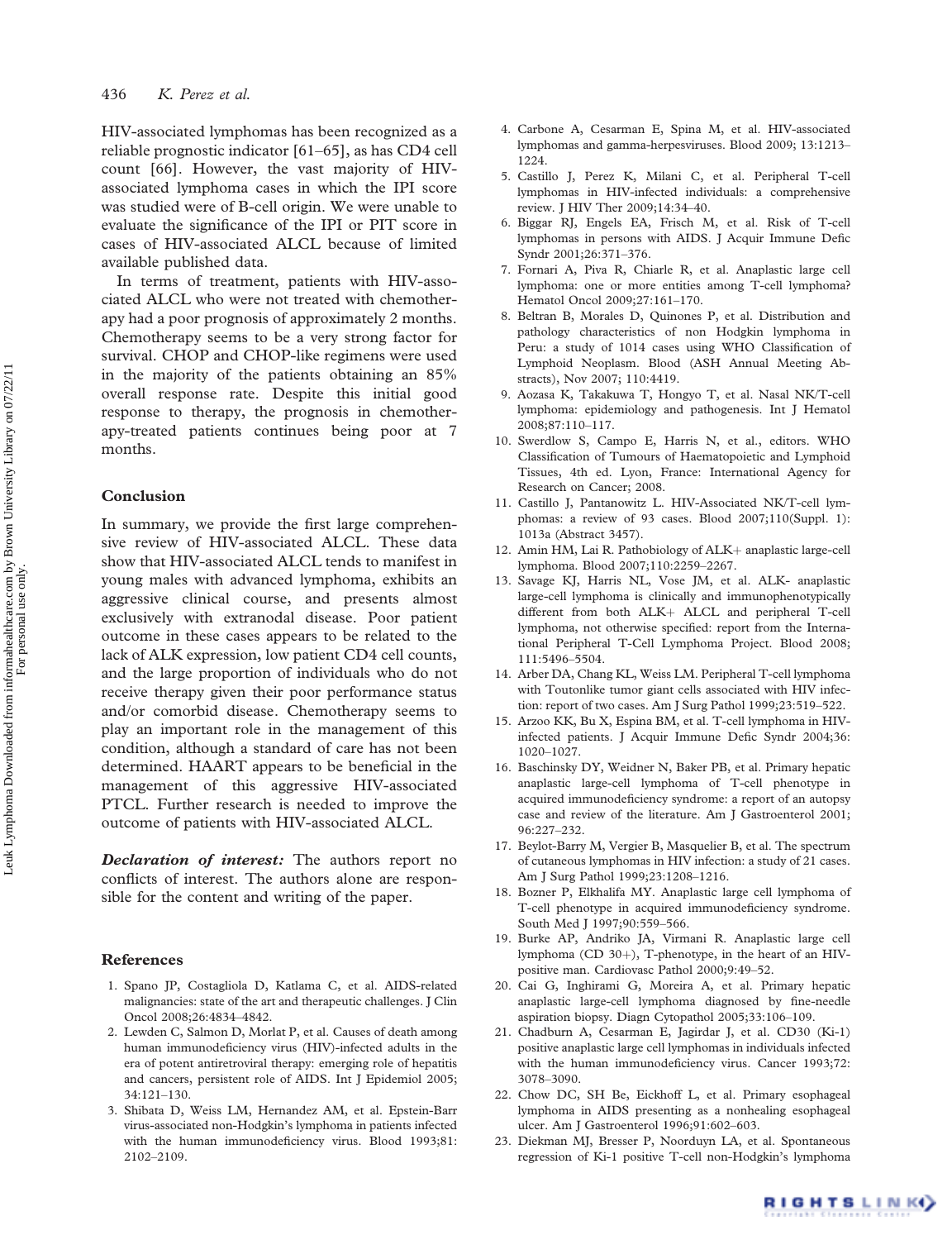in a patient with HIV infection. Br J Haematol 1992;82: 477–478.

- 24. Dunphy CH, Collins B, Ramos R, et al. Secondary pleural involvement by an AIDS-related anaplastic large cell (CD30+) lymphoma simulating metastatic adenocarcinoma. Diagn Cytopathol 1998;18:113–117.
- 25. Escobedo Palau JA, Rubio Felix SA, Gracia Nasarre M, et al. [Large T-cell (Ki-1) anaplastic lymphoma in a patient with human immunodeficiency virus infection, an exceptional association]. Rev Clin Esp 1995;195:126–127.
- 26. Fatkenheuer G, Hell K, Roers A, et al. Spontaneous regression of HIV associated T-cell non-Hodgkin's lymphoma with highly active antiretroviral therapy. Eur J Med Res 2000; 5:236–240.
- 27. Gonzalez-Clemente JM, Ribera JM, Campo E, et al.  $Ki-1+$ anaplastic large-cell lymphoma of T-cell origin in an HIVinfected patient. AIDS 1991;5:751–755.
- 28. Hicks MJ, Flaitz CM, Nichols CM, et al. Intraoral presentation of anaplastic large-cell Ki-1 lymphoma in association with HIV infection. Oral Surg Oral Med Oral Pathol 1993;76:73– 81.
- 29. Jhala DN, Medeiros LJ, Lopez-Terrada D, et al. Neutrophilrich anaplastic large cell lymphoma of T-cell lineage. A report of two cases arising in HIV-positive patients. Am J Clin Pathol 2000;114:478–482.
- 30. Kottilil S, Fram R, Cortez K, et al. Hypercalcemia and T-cell lymphoma with acquired immunodeficiency syndrome: occurrence without human T-cell leukemia virus-I. South Med J 2000;93:894–897.
- 31. Mann KP, Hall B, Kamino H, et al. Neutrophil-rich, Ki-1 positive anaplastic large-cell malignant lymphoma. Am J Surg Pathol 1995;19:407–416.
- 32. Mira JA, Fernandez-Alonso J, Macias J, et al. Bone involvement and abcess formation by neutrophil-rich CD30+ anaplastic large-cell lymphoma mimicking skeletal infection in an AIDS patient. J Infect 2003;47:73–76.
- 33. Nagajothi N, Dham SK, Gelfand Y, et al. Treatment of AIDSassociated anaplastic large-cell lymphoma with dose-adjusted EPOCH chemotherapy. J Natl Med Assoc 2007;99:799–801.
- 34. Nava VE, Cohen P, Kalan M, et al. HIV-associated anaplastic large cell lymphoma: a report of three cases. AIDS 2008;22: 1892–1894.
- 35. Nosari A, Cantoni S, Oreste P, et al. Anaplastic large cell  $(CD30/Ki-1+)$  lymphoma in  $HIV+$  patients: clinical and pathological findings in a group of ten patients. Br J Haematol 1996;95:508–512.
- 36. Pantanowitz L, Castillo J, Freeman JK, et al. Images in HIV/ AIDS. Fatal HIV-associated anaplastic large-cell lymphoma. AIDS Read 2009;19:19–21.
- 37. Piira TA, Ries K, Kjeldsberg CR, et al. Anaplastic large-cell lymphoma presenting primarily in bone in a patient with AIDS. Hematol Pathol 1994;8:111–116.
- 38. Proca DM, De Renne L, Marsh WL Jr, et al. Anaplastic large cell lymphoma in a human immunodeficiency virus-positive patient with cytologic findings in bladder wash: a case report. Acta Cytol 2008;52:83–86.
- 39. Rowsell EH, Zekry N, Liwnicz BH, et al. Primary anaplastic lymphoma kinase-negative anaplastic large cell lymphoma of the brain in a patient with acquired immunodeficiency syndrome. Arch Pathol Lab Med 2004;128:324–327.
- 40. Rush WL, Andriko JA, Taubenberger JK, et al. Primary anaplastic large cell lymphoma of the lung: a clinicopathologic study of five patients. Mod Pathol 2000;13:1285–1292.
- 41. Samuels MH, Launder T. Hyperthyroidism due to lymphoma involving the thyroid gland in a patient with acquired immunodeficiency syndrome: case report and review of the literature. Thyroid 1998;8:673–677.
- 42. Willard CC, Foss RD, Hobbs TJ, et al. Primary anaplastic large cell (KI-1 positive) lymphoma of the mandible as the initial manifestation of acquired immunodeficiency syndrome in a pediatric patient. Oral Surg Oral Med Oral Pathol Oral Radiol Endod 1995;80:67–70.
- 43. Mason D, Harris N, Delsol G, et al. Anaplastic large cell lymphoma, ALK-negative. In: Swerdlow S, Campo E, Harris N, et al., editors. WHO Classification of Tumours of Haematopoietic and Lymphoid Tissues, 4th ed. Lyon, France: International Agency for Research on Cancer; 2008. pp. 317– 319.
- 44. Castillo J, Pantanowitz L, Dezube BJ. HIV-associated plasmablastic lymphoma: lessons learned from 112 published cases. Am J Hematol 2008;83:804–809.
- 45. Lim ST, Karim R, Nathwani BN, et al. AIDS-related Burkitt's lymphoma versus diffuse large-cell lymphoma in the prehighly active antiretroviral therapy (HAART) and HAART eras: significant differences in survival with standard chemotherapy. J Clin Oncol 2005;23:4430–4438.
- 46. Bedimo RJ, McGinnis KA, Dunlap M, et al. Incidence of non-AIDS-defining malignancies in HIV-infected versus noninfected patients in the HAART era: impact of immunosuppression. J Acquir Immune Defic Syndr 2009 Jul 16. [Epub ahead of print].
- 47. Hecht JL, Aster JC. Molecular biology of Burkitt's lymphoma. J Clin Oncol 2000;18:3707–3721.
- 48. Iannitto E, Ferreri AJ, Minardi V, et al. Angioimmunoblastic T-cell lymphoma. Crit Rev Oncol Hematol 2008;68:264– 271.
- 49. Lee Y, Lee KW, Kim JH, et al. Epstein-Barr virus-positivity in tumor has no correlation with the clinical outcomes of patients with angioimmunoblastic T-cell lymphoma. Korean J Intern Med 2008;23:30–36.
- 50. Dupuis J, Emile JF, Mounier N, et al. Prognostic significance of Epstein-Barr virus in nodal peripheral T-cell lymphoma, unspecified: a Groupe d'Etude des Lymphomes de l'Adulte (GELA) study. Blood 2006;108:4163–4169.
- 51. Hoffmann C, Wolf E, Fatkenheuer G, et al. Response to highly active antiretroviral therapy strongly predicts outcome in patients with AIDS-related lymphoma. AIDS 2003;17: 1521–1529.
- 52. Tam HK, Zhang ZF, Jacobson LP, et al. Effect of highly active antiretroviral therapy on survival among HIV-infected men with Kaposi sarcoma or non-Hodgkin lymphoma. Int J Cancer 2002;98:916–922.
- 53. Wolf T, Brodt HR, Fichtlscherer S, et al. Changing incidence and prognostic factors of survival in AIDS-related non-Hodgkin's lymphoma in the era of highly active antiretroviral therapy (HAART). Leuk Lymphoma 2005; 46:207–215.
- 54. Franceschi S, Maso LD, Rickenbach M, et al. Kaposi sarcoma incidence in the Swiss HIV Cohort Study before and after highly active antiretroviral therapy. Br J Cancer 2008;99:800– 804.
- 55. Dal Maso L, Polesel J, Serraino D, et al. Pattern of cancer risk in persons with AIDS in Italy in the HAART era. Br J Cancer 2009;100:840–847.
- 56. Engels EA, Biggar RJ, Hall HI, et al. Cancer risk in people infected with human immunodeficiency virus in the United States. Int J Cancer 2008;123:187–194.
- 57. Park SJ, Kim S, Lee DH, et al. Primary systemic anaplastic large cell lymphoma in Korean adults: 11 years' experience at Asan Medical Center. Yonsei Med J 2008;49:601–609.
- 58. Suzuki R, Kagami Y, Takeuchi K, et al. Prognostic significance of CD56 expression for ALK-positive and ALKnegative anaplastic large-cell lymphoma of T/null cell phenotype. Blood 2000;96:2993–3000.